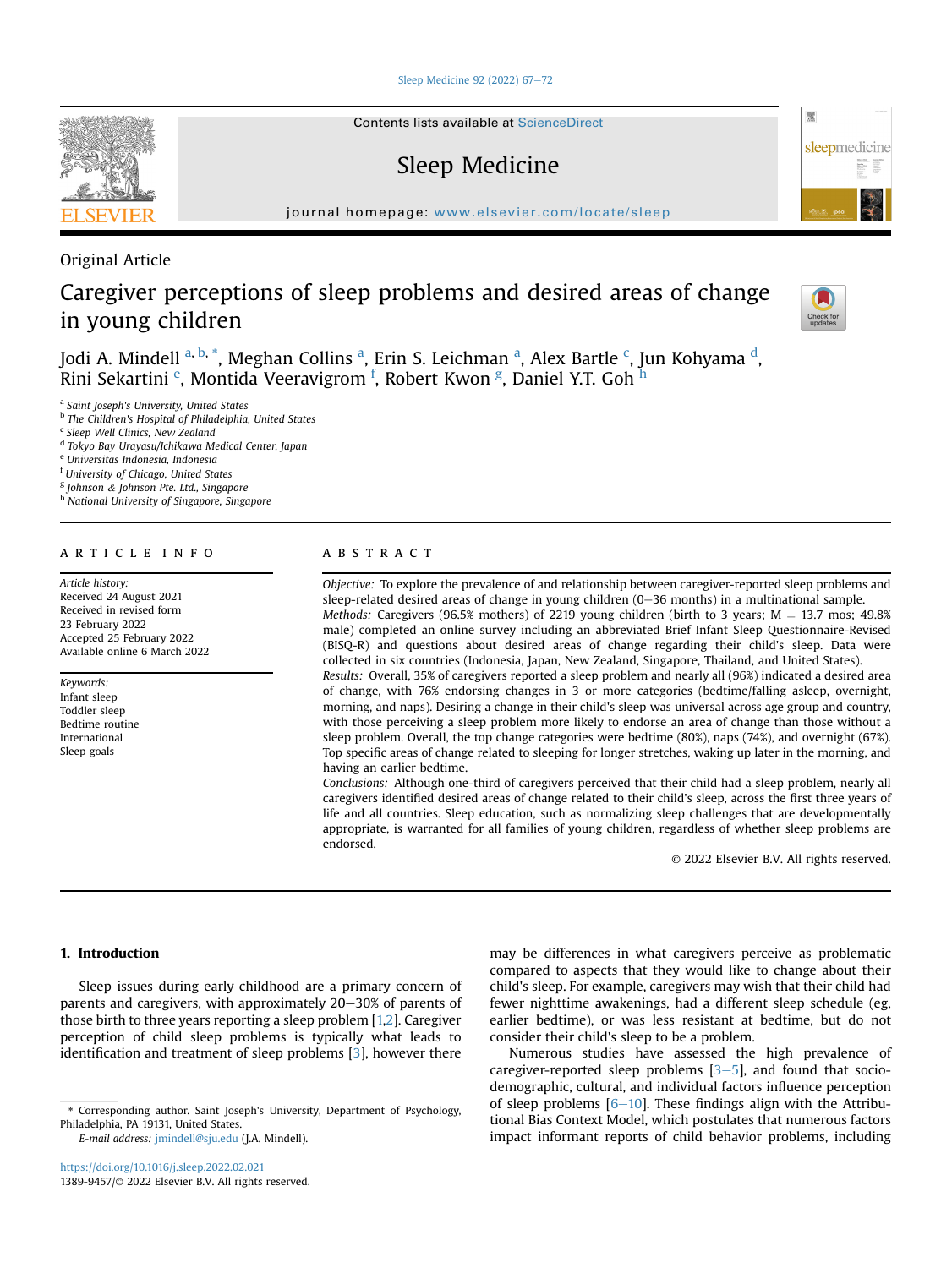informant attributions and perspectives [[11](#page-5-4)]. For example, studies have found that caregiver factors, such as parental distress and perception of personal control, impact parent-identified problem behaviors [[12,](#page-5-5)[13](#page-5-6)].

Furthermore, identification of specific child behaviors that a parent may want to change may or may not meet the parental attribution as a problem per se. Thus, there may be a broader category of behaviors or concerns that may not rise to the level of being a designated problem. For example, one classic study of parental concerns reported across four primary care practices found that the majority of parents worried about their child across multiple domains, including such aspects as their child's physical health, future injuries, and cognitive/social problems [[14\]](#page-5-7). In another study of 3482 parents of children ages  $3-10$  years, 95% of the participants reported concerns related to the broader category of eating, sleeping, and physical complaints, with 69% being highly or extremely concerned [\[15](#page-5-8)]. These concerns, unfortunately, may not often be addressed, as they may not be captured by assessment of problems.

In regards to sleep, there are very limited studies focusing on broader sleep concerns beyond parent perception of problems, although past studies have found that even the wording of the question impacts identification of existing sleep issues. For example, a recent study of parents of infants  $(5-19$  months) in a primary care practice found that rates of problematic sleep ranged from 7.4%, when a single item was used to assess parental perception of an infant having a sleep problem, to 74.0%, when a single item assessed the existence of night wakings requiring adult intervention. These differences in prevalence rates and identification of a sleep problem versus a specific sleep-related concern may be similarly influenced by attributions. For example, past studies have noted that parental cognitions about sleep influence parentperceived sleep problems [[16,](#page-5-9)[17\]](#page-5-10).

Furthermore, there are limited studies focusing on the prevalence of specific sleep-related concerns of caregivers of young children beyond parent-reported responses to single item questions regarding the existence of a sleep problem. One indirect measure that has been used is identifying sleep issues for which help is sought. For example, a qualitative analysis of 1287 consecutive sleep-related questions submitted to an Ask the Expert section of a publicly available iPhone-based application for sleep in young children found that caregivers' primary concerns related to the general categories of night wakings, sleep schedules, and bedtime problems, accounting for almost 85% of all questions [[18\]](#page-5-11). However, no studies known to date have assessed caregiver sleeprelated desired areas of change. An understanding of the prevalence of these sleep-related areas of change, and which behaviors are most likely to be an issue can help with identification and development of interventions.

Thus, the purpose of this study was to explore the prevalence of caregiver-reported desired areas of change (DACs) to a child's sleep, focusing on issues related to bedtime/falling asleep (eg, earlier bedtime, fall asleep easier), overnight (eg, decreased night wakings), morning (eg, wake later in the morning), and naps (eg, nap longer), and their relationship to perceptions of problematic sleep in a multinational sample. It was hypothesized that the majority of parents would report wanting to change something about their child's sleep, with fewer parents reporting that their child's sleep is perceived as a problem. Desired areas of change were analyzed across caregiver perceived sleep problem status, child age group (newborn, infants, younger toddlers, and older toddlers), and country.

## 2. Materials and methods

## 2.1. Participants

Overall, 2219 parents and primary caregivers (96.5% mothers) (referred to as 'caregivers' throughout) of infants and toddlers  $(M = 13.7 \text{ mos}; 49.8\% \text{ male})$  completed a one-time online survey about their child's sleep (see [Table 1](#page-1-0) for complete demographics). Data were collected in six countries:  $9.5\%$  Indonesia (n = 210), 32.4% Japan (n = 718), 10.3% New Zealand (n = 229), 9.0% Singapore  $(n = 199)$ , 10.0% Thailand  $(n = 219)$ , and 29.0% United States  $(n = 644)$ . All caregivers responded in reference to their youngest child. The sample consisted of  $16.7%$  newborns (0-2 months;  $n = 371$ ), 33.7% infants (3–11 months,  $n = 747$ ), 28.8% young toddlers (12–23 months,  $n = 638$ ), and 20.9% older toddlers (24–36) months,  $n = 463$ ).

Overall, there were equal girls (50.2%) and boys (49.8%),  $\gamma^2$  = 0.00, p = 0.99. The majority of respondents were mothers (96.5%) between 25 and 39 years old (84.8%). There were significant differences across countries for child age  $(M = 9.1 - 17.0$  months), as well as caregiver age ( $M = 29.2 - 34.6$  years), relationship to child (eg, mother, father, grandparent), and education (see Supplemental Table A).

## 2.2. Procedure

This study was approved by the Institutional Review Board at Saint Joseph's University. Participants completed a survey on Qualtrics between October 2017 and September 2019, accessed via an anonymous link posted through social media, including Facebook and WhatsApp. On average, the survey required 11 min of the respondents' time to complete. All respondents provided informed consent, and no identifying information was collected. In addition, no compensation or feedback was provided to participants. The survey included demographic information and asked questions about their child's sleep and desired areas of change related to their child's sleep. The questionnaire was translated into each respective language and back-translated to ensure appropriate translation.

<span id="page-1-0"></span>

| Table 1                  |  |
|--------------------------|--|
| Demographic characterist |  |

| Demographic characteristics. |
|------------------------------|
|                              |

|                                  | N    | %    |
|----------------------------------|------|------|
| Child's sex                      |      |      |
| Boy                              | 1106 | 49.8 |
| Girl                             | 1113 | 50.2 |
| Child age                        |      |      |
| Newborns: $0-2$ months           | 371  | 167  |
| Infants: 3-11 months             | 747  | 33.7 |
| Young toddlers: 13-24 months     | 638  | 28.3 |
| Older toddlers: 25-37 months     | 463  | 18.7 |
| Respondent                       |      |      |
| Mother                           | 2141 | 96.5 |
| Other                            | 78   | 3.5  |
| Respondent Age                   |      |      |
| <25                              | 100  | 4.5  |
| $25 - 29$                        | 297  | 13.4 |
| $30 - 34$                        | 895  | 40.3 |
| $35 - 39$                        | 690  | 31.1 |
| $40+$                            | 235  | 10.6 |
| Respondent Education             |      |      |
| Secondary school/diploma         | 218  | 9.8  |
| University degree                | 1016 | 45.8 |
| Postgraduate/Professional degree | 984  | 44.3 |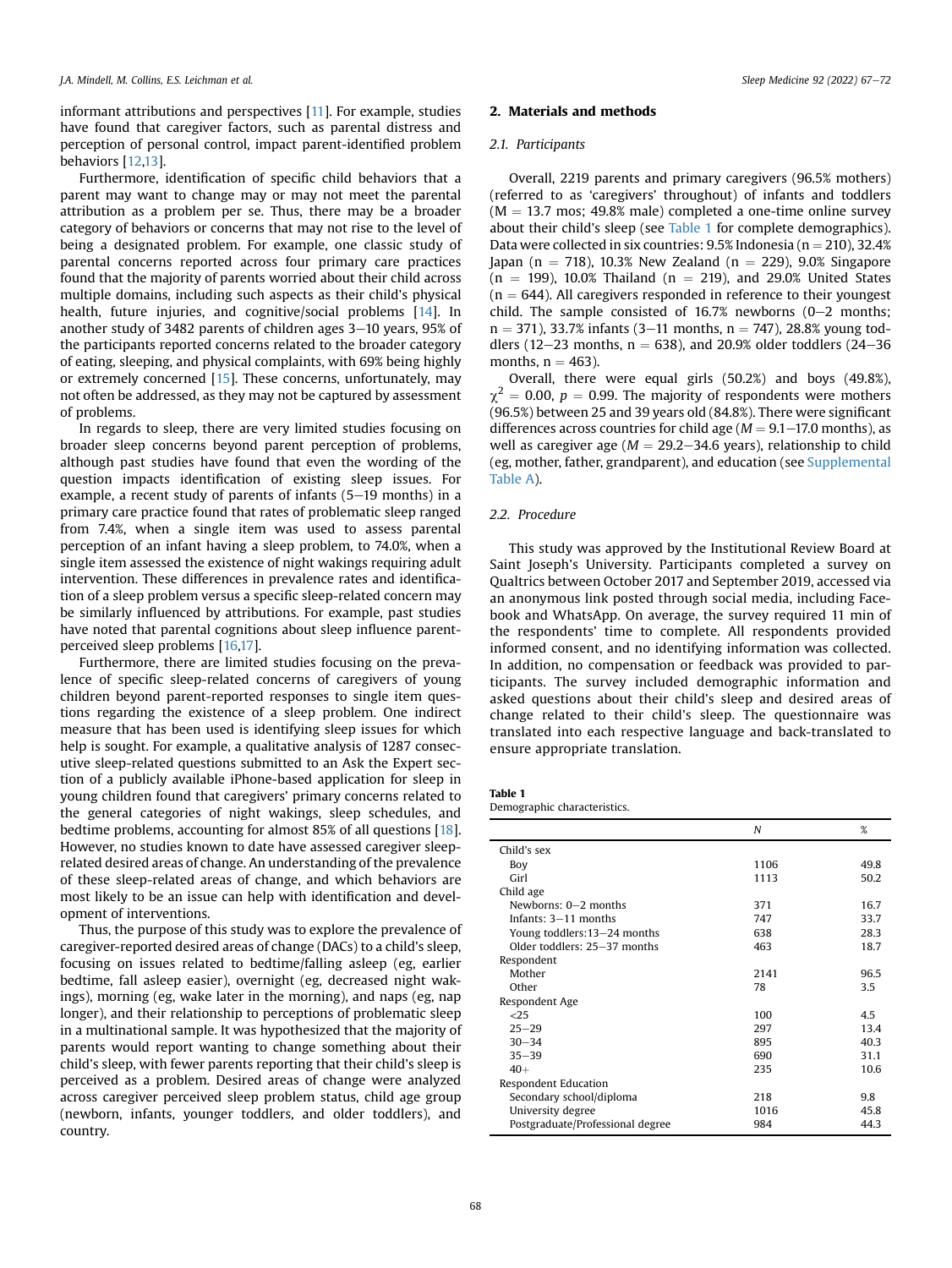## 2.3. Demographics

Participants answered questions regarding demographic information including respondent country of residence, relationship to child, age, and highest level of education, as well as youngest child's gender, and age.

## 2.4. Sleep

Participants were asked to consider their youngest child's sleep over the past week and to base their responses on a "typical night." Participants completed an abbreviated version of the Brief Infant Sleep Questionnaire (BISQ-R), a well-validated sleep measure that captures information about infant sleep patterns and sleep-related behaviors [[19,](#page-5-12)[20](#page-5-13)]. Sleep problem status was assessed by the question "Do you consider your child's sleep a problem?" Respondents that indicated "not a problem" or a "very small problem" were coded as not reporting a child sleep problem. Respondents that indicated a "small," "moderate," or "serious" problem were coded as reporting a child sleep problem.

## 2.5. Desired areas of change

Caregivers were prompted to "think about if there is anything you want to change about your child's sleep." Options for desired areas of change (DACs) were presented related to the following four areas: bedtime and falling asleep, during the night, in the morning, and at naptime. A question about each of the broad categories was presented first, followed by a list of specific areas of change. For example, "What, if anything do you want to change about bedtime or how your child falls asleep (check all that apply)." Examples of desired areas of change included within this broader category included, "make bedtime earlier," "fall asleep independently (without an adult in the room)," "stay in his/her room overnight," and "fall asleep easier and faster at naptime." A total of 58 DACs within these four broader categories were presented to all participants. Desired areas of change were collated from qualitative analyses of caregiver concerns submitted to an Ask the Expert feature of a smartphone app [[18](#page-5-11)]. The option of "there is nothing I would change about my child's <category>" was offered as the first choice for each category, followed by the complete list of items.

#### 2.6. Analyses

Means and frequencies were utilized for demographic variables. Descriptive statistics were examined for percentage of caregivers who reported a sleep problem and percentage that indicated a desired change, as well as the most frequent categories and areas of change. A McNemar chi-square was calculated comparing endorsement of a sleep problem compared to a desired change. Pearson chi-squares were conducted for comparisons across independent groups (eg, age groups, countries), with Friedman chisquares conducted for within-subject variables (eg, categories of change). Adjusted residuals (adj. res.) and their corresponding adjusted alpha levels were examined post-hoc [[21,](#page-5-14)[22\]](#page-5-15). Furthermore, ANCOVAs were conducted to determine between country differences in the number of categories a caregiver wishes to change about their child's sleep, controlling for demographic differences across countries (see Supplemental Table A). Covariates included child age, as well as respondent (caregiver) relationship to child, age, and education. ANCOVAs were also conducted across age groups, controlling for caregiver relationship to child, respondent age, respondent education, and country. Because of the large cohort size and the multiple analyses, findings were considered significant if p < 0.001.

## 3. Results

## 3.1. Overall

Overall, caregivers were significantly more likely to indicate that they would like to change something about their child's sleep (95.9%;  $n = 2127$ ) than they were to report a child sleep problem (34.5%; n = 765),  $\chi^2$  = 1359.00, p < 0.001. Of those desiring a change, the average number of categories (ie, bedtime/falling asleep, overnight, morning, naps) was  $3.10$  (SD = 0.87), with  $4.7\%$ endorsing only one category, 19.4% two categories, 36.8% three categories, and 39.1% all four categories. The most common categories of change related to bedtime/falling asleep (80.4%), followed by naps (73.7%), overnight (67.2%), and morning (54.6%),  $\chi^2$  = 448.40, p < 0.001. The top three most prevalent specific areas of change overall, as well as by sleep problem status, age group, and country, are presented in [Table 3](#page-3-0) (complete list of desired areas of change can be found in Supplemental Table B). Overall, caregivers were most likely to endorse wanting their child to sleep for longer stretches (38.6%), wake up later in the morning (33.5%), and have an earlier bedtime (30.1%).

## 3.2. Age group

Based on age groups, caregivers of infants were most likely to endorse a sleep problem (40.3%) compared to those of newborns (34.0%), younger toddlers (31.7%), or older toddlers (29.4%),  $\chi^2$  = 19.00, p < 0.001,  $\Phi$  = 0.19. Post-hoc analysis examining adjusted residuals indicated caregivers of infants reported a sleep problem significantly more than expected by the null hypothesis (adj. res.  $= 4.13$ ,  $p < 0.001$ ), using an adjusted p-value of 0.006 accounting for the multiple comparisons. No differences across age groups were found related to endorsing wanting to make a change in their child's sleep (94.6%–96.7%),  $\chi^2 = 3.41$ ,  $p = 0.33$ . However, a statistically significant difference was found in number of categories endorsed by age group of the child, comparing newborns  $(M = 3.16)$ , infants  $(M = 3.22)$ , younger toddlers  $(M = 3.10)$ , and older toddlers ( $M = 2.89$ ),  $F(3, 1781) = 10.41$ ,  $p < 0.001$ ;  $\eta_p^2 = 0.02$ , controlling for caregiver relationship to child, age, and education, as well as country. Post-hoc tests utilizing a Tukey HSD indicated that caregivers of older toddlers endorsed fewer categories of change than the other age groups. The most common category for changes for newborns and toddlers was bedtime/falling asleep  $(73.7% -$ 86.2%), with nap category most frequently endorsed in the infant group (81.5%). The top 3 desired categories of change for each age group are presented in [Table 3](#page-3-0). For specific changes, sleep consolidation, including reducing night wakings and night feedings, was the primary denoted area of change endorsed by caregivers of newborns, infants, and younger toddlers. An earlier bedtime was the top area for caregivers of older toddlers, followed by falling asleep more easily at naptime. A schedule-related change (ie, earlier bedtime or later morning waketime) was also ranked in the top three for newborns, infants, and young toddlers.

## 3.3. Sleep problem group

The indication of a desired change (yes vs. no), as well as the number of desired change categories were examined between sleep problem groups (sleep problem vs. no sleep problem). Those who reported a child sleep problem were more likely to report an area of change (100.0% vs 93.7%,  $\chi^2 = 50.53$ ,  $p < 0.001$ ,  $\Phi = 0.15$ ) and endorsed more DAC categories ( $M = 3.41$ ) than those who did not endorse a sleep problem ( $M = 2.90$ ),  $F(1, 1783) = 156.83$ ,  $p < 0.001$ ;  $n_{\rm p}^2$  = 0.08, controlling for caregiver relationship to child, age, and education, as well as child age and country. As noted, almost all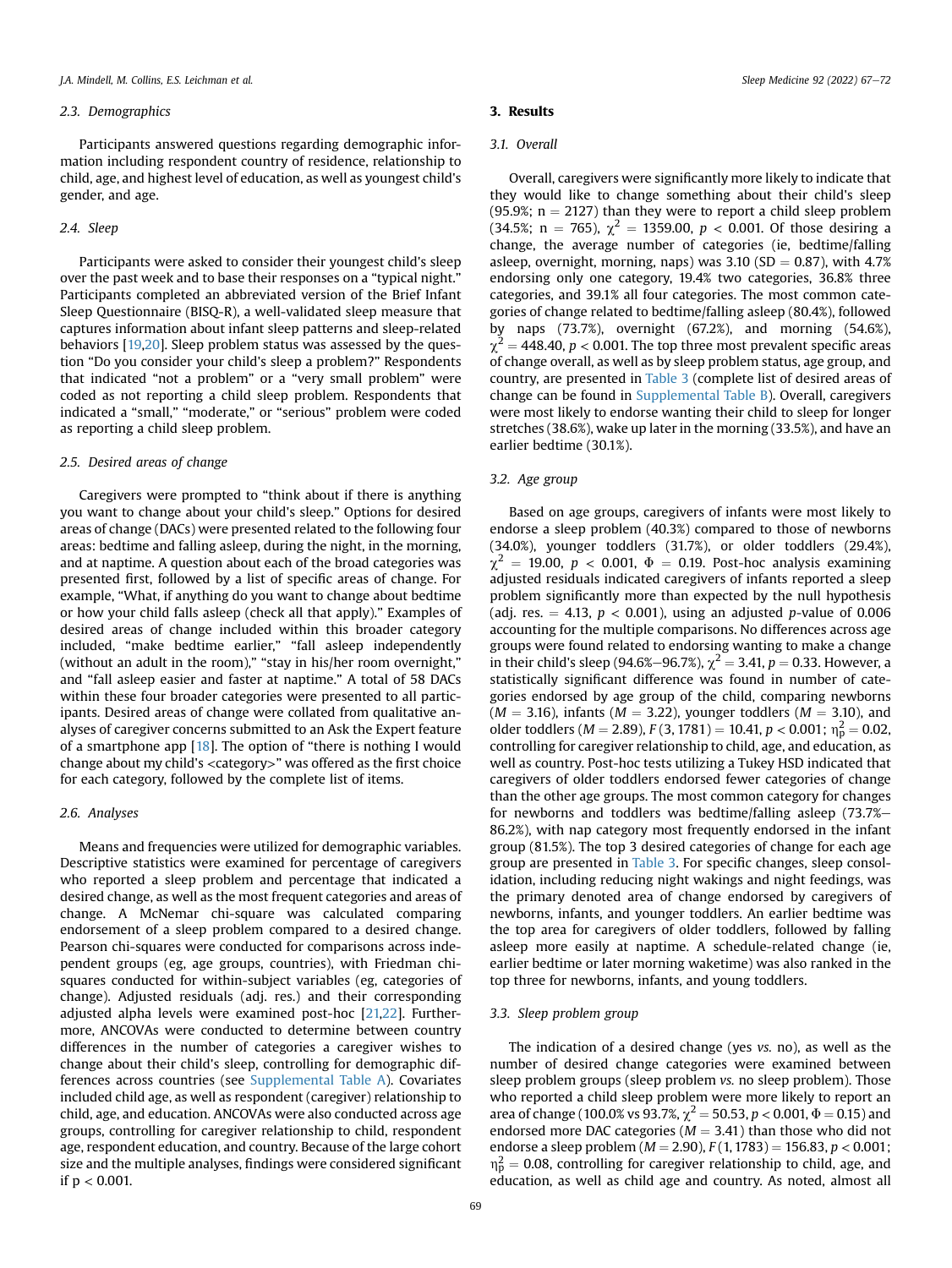#### <span id="page-3-1"></span>Table 2

Sleep problem report, desired area of change indication, and average number of changes indicated by country.

| Country              | Sleep<br>Problem (%) | Desired<br>change $(\%)$ | Number of desired<br>categories (M/SD) |
|----------------------|----------------------|--------------------------|----------------------------------------|
| Indonesia            | 29.0                 | 91.9                     | 3.24(0.86)                             |
| Japan                | 34.4                 | 96.1                     | 3.09(0.90)                             |
| New Zealand          | 47.4                 | 96.5                     | 3.19(0.79)                             |
| Singapore            | 44.7                 | 98.0                     | 3.14(0.85)                             |
| Thailand             | 35.2                 | 97.7                     | 3.15(0.84)                             |
| <b>United States</b> | 28.4                 | 95.3                     | 2.99(0.89)                             |

Note:  $M = Mean$ ; SD $=$  Standard deviation.

caregivers reported wanting to make a change in their child's sleep, although those who reported no sleep problem (87.8%) were less likely to indicate changing some aspect of sleep compared to those who indicated a very small problem (99.5%), small problem (100.0%), moderate problem (100.0%), or serious problem (100.0%),  $\chi^2$  = 173.60, p < 0.001,  $\Phi$  = 0.28. In terms of categories, those who reported a sleep problem compared to no sleep problem were more likely to desire a change at bedtime (92.7% vs 74.0%,  $\chi^2 = 111.29$ ,  $p < 0.001$ ,  $\Phi = 0.22$ ), during the night (91.1% vs 54.7%,  $\chi^2 = 301.51$ ,  $p < 0.001$ ,  $\Phi = 0.37$ ), in the morning (64.6% vs 49.4%,  $\chi^2 = 111.29$ ,  $p < 0.001, \Phi = 0.15$ ), and related to naps (83.4% vs 68.5%,  $\chi^2 = 56.98$ ,  $p < 0.001$ ,  $\Phi = 0.16$ ). Caregivers who endorsed a child sleep problem most frequently indicated wanting a change at bedtime/falling asleep (92.7%) and overnight (91.1%), followed by naps (83.4%) and morning (64.6%). Looking at specific areas of change, those who reported a problem were most likely to indicate the following areas: reduce night wakings (64.4%), reduce night feedings (45.1%), and wake later in the morning (38.6%). As noted above, of those who did not report a child sleep problem, 93.7% still endorsed a desired change to their child's sleep, with the most common category being bedtime/falling asleep (74.0%) and naps (68.5%), followed by overnight (54.7%) and morning (49.4%). Specific

#### <span id="page-3-0"></span>Table 3

Most prevalent change categories.

concerns including a later morning waketime (30.9%), an earlier bedtime (27.2%), and reduced night wakings (25.1%).

#### 3.4. Country

Regarding specific countries, caregivers from New Zealand reported the highest rate of child sleep problems (47.4%), followed by Singapore (44.7%), Thailand (35.2%), Japan (34.4%), Indonesia (29.0%), and the United States (28.4%),  $\chi^2 = 39.27$ ,  $p < 0.001$ ; ( $\Phi = 0.13$ ). Post-hoc analysis examining adjusted residuals indicated that caregivers in Singapore (adj. res.  $=$  3.18,  $p = 0.002$ ) and New Zealand (adj. res.  $= 4.32$ ,  $p < 0.001$ ) reported a sleep problem more frequently than expected by the null hypothesis, and caregivers in the United States (adj. res.  $=$   $-3.85, p < 0.001$ ) reported a sleep problem less frequently than expected, using an adjusted pvalue of 0.004.

In contrast, there were no differences in caregiver likelihood to indicate a desired change to their child's sleep across countries, ranging from 91.1% in Indonesia to 98.0% in Singapore,  $\chi^2 = 13.22$ ,  $p = 0.02$ . In addition there were no differences in the number of categories of change (ie, bedtime/falling asleep, overnight, morning, and naps) endorsed across countries: Indonesia ( $M = 3.24$ ), New Zealand ( $M = 3.19$ ), Thailand, ( $M = 3.15$ ), Singapore ( $M = 3.14$ ), Japan ( $M = 3.09$ ), and the United States ( $M = 2.99$ ), F (5, 1782) = 1.73,  $p = 0.124$ ;  $\eta_p^2 = 0.005$  (see [Table 2\)](#page-3-1), controlling for caregiver relationship to child, age, and education, as well as child age and country. The top three specific areas of change by country are presented in Supplemental Table C.

## 4. Discussion

The present study examined differences in caregiver-perceived sleep problems in young children, as well as caregiver-desired changes for young children's sleep. Overall, the vast majority of caregivers (95.9%) reported wanting to change something about

| Overall $(n = 2219)$<br>Category            |                                        |                                        |                                        |                              |                                        |                              |                                        |                                                                | %                                      |                              |                                        |                              |
|---------------------------------------------|----------------------------------------|----------------------------------------|----------------------------------------|------------------------------|----------------------------------------|------------------------------|----------------------------------------|----------------------------------------------------------------|----------------------------------------|------------------------------|----------------------------------------|------------------------------|
| 2<br>3<br>4                                 | Bedtime<br>Nap<br>Overnight<br>Morning |                                        |                                        |                              |                                        |                              |                                        |                                                                | 80.4<br>73.7<br>67.2<br>54.6           |                              |                                        |                              |
| Problem Status<br>Problem ( $n = 765$ )     |                                        |                                        |                                        |                              |                                        |                              |                                        | No problem ( $n = 1453$ )                                      |                                        |                              |                                        |                              |
| Category                                    |                                        |                                        |                                        | $\%$                         |                                        |                              |                                        | Category                                                       |                                        |                              | $\%$                                   |                              |
| Bedtime<br>Overnight<br>3<br>Nap<br>Morning |                                        |                                        |                                        |                              | 92.7<br>91.1<br>83.4<br>64.6           |                              |                                        | Bedtime<br>Nap<br>Overnight<br>Morning                         |                                        |                              | 74.0<br>68.5<br>54.7<br>49.4           |                              |
| Newborns ( $n = 371$ )<br>Age groups        |                                        |                                        |                                        | Infants ( $n = 747$ )        |                                        |                              |                                        | Younger toddlers ( $n = 638$ )<br>Older toddlers ( $n = 463$ ) |                                        |                              |                                        |                              |
|                                             | Category                               |                                        | %                                      |                              | Category                               | $\%$                         | Category                               |                                                                | %                                      |                              | Category                               | $\%$                         |
| 2<br>3                                      |                                        | Bedtime<br>Nap<br>Overnight<br>Morning | 85.2<br>74.9<br>69.8<br>55.0           |                              | Nap<br>Bedtime<br>Overnight<br>Morning | 81.5<br>80.3<br>75.0<br>52.7 | Bedtime<br>Nap<br>Overnight<br>Morning |                                                                |                                        | Nap                          | Bedtime<br>Morning<br>Overnight        | 86.2<br>66.1<br>56.6<br>55.3 |
| Country                                     |                                        | Indonesia ( $n = 210$ )                |                                        | Japan $(n = 718)$            | New Zealand ( $n = 229$ )              |                              | Singapore ( $n = 199$ )                |                                                                | Thailand ( $n = 219$ )                 |                              | United States ( $n = 644$ )            |                              |
|                                             | Category                               | %                                      | Category                               | %                            | Category                               | %                            | Category                               | %                                                              | Category                               | %                            | Category                               | $\%$                         |
| 2<br>3                                      | Bedtime<br>Nap<br>Overnight<br>Morning | 82.4<br>74.3<br>62.9<br>61.9           | Bedtime<br>Nap<br>Overnight<br>Morning | 84.3<br>70.2<br>65.2<br>61.7 | Bedtime<br>Nap<br>Overnight<br>Morning | 83.4<br>79.5<br>78.6<br>48.8 | Bedtime<br>Nap<br>Overnight<br>Morning | 86.9<br>80.9<br>74.9<br>49.2                                   | Bedtime<br>Overnight<br>Nap<br>Morning | 89.5<br>77.6<br>76.7<br>54.3 | Nap<br>Bedtime<br>Overnight<br>Morning | 79.5<br>69.4<br>61.0<br>48.8 |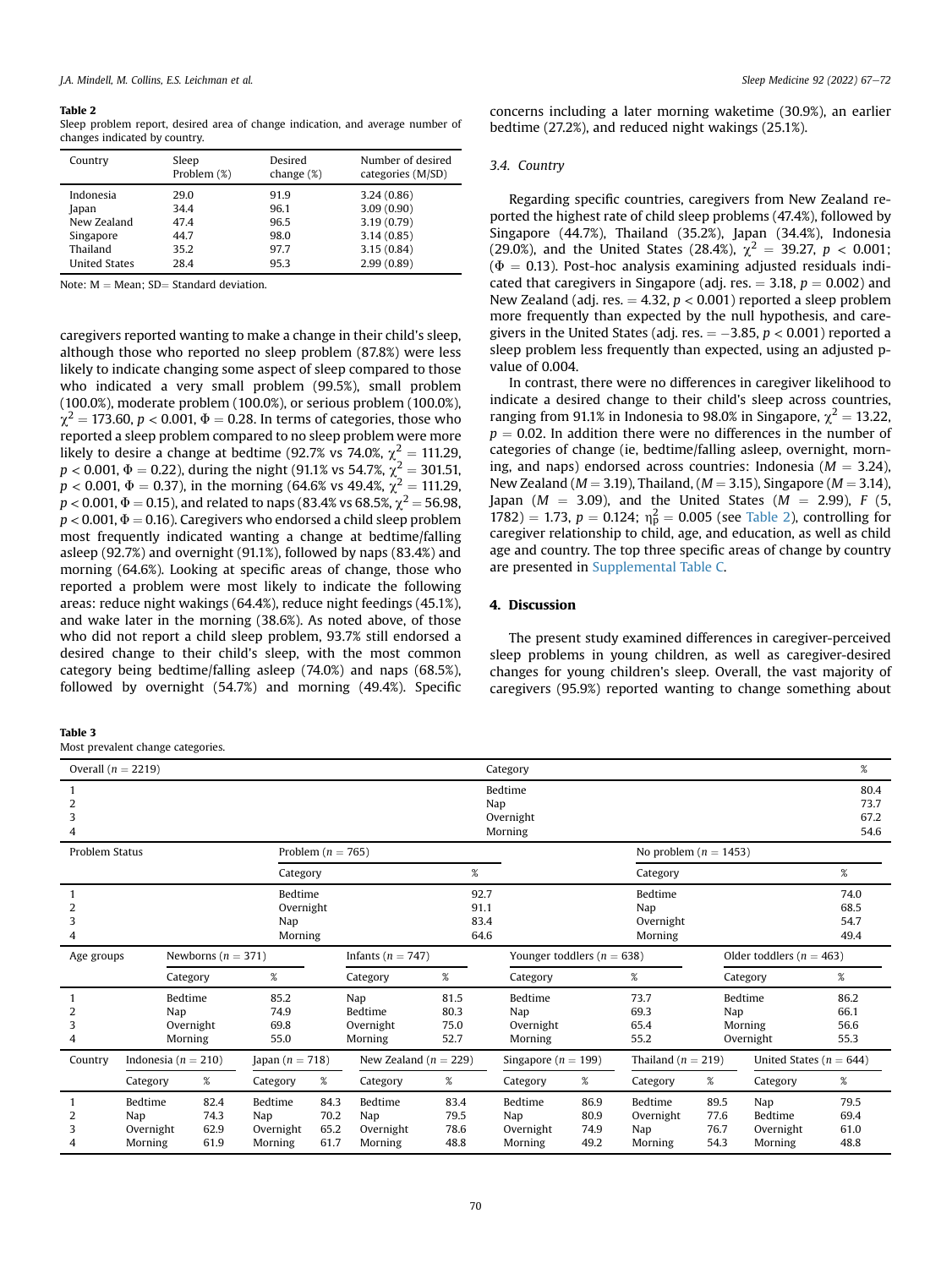their child's sleep, with fewer caregivers (34.5%) reporting that they perceive their child's sleep as problematic. As expected, caregivers who reported a child sleep problem were more likely (100% of caregivers) to desire changes in their child's sleep compared to those who did not report a problem. Of note, however, desire for sleep change was almost universal (88%) even without reporting a problem. Not only was desiring a change almost universal by caregivers, but also the majority (76%) desired a change across 3 or more of the 4 categories. This desire for a change in behavior was also consistent across the age of the child (newborn to older toddlers) and country. Thus, caregivers wanting a change in their child's sleep is fairly universal, and they want multiple changes.

As indicated above, approximately one-third to one-half of parents reported a child sleep problem, ranging from 28% in the United States to 47% in New Zealand. These results are similar to findings from past studies [[23](#page-5-16)]. In regard to the specific desired changes, the findings across country and sleep problem group highlight caregivers' main concerns regarding their young child's sleep. As expected, all caregivers that reported a child sleep problem also desired to change something about their child's sleep and desired change across all assessed categories (bedtime, overnight, morning, and naptime) at a higher rate than those caregivers who did not believe their child's sleep to be problematic, with bedtime/ falling asleep and overnight sleep being the most frequently endorsed change areas, and overnight sleep showing the largest gap between problem and non-problem sleepers. Looking at specific behaviors, rather than categories, caregivers of children with perceived sleep problems were primarily concerned about sleep consolidation, that is night wakings and night feedings. Of those caregivers who did not perceive a sleep problem, sleep changes are primarily schedule based related to a desired earlier bedtime and later waketime. Sleep consolidation, including reduced night wakings and night feedings, are also of concern to these caregivers but at less than half of the rate. However, what is most striking about these findings is that almost all parents want to change something about their child's sleep, and it is not just one thing but multiple aspects.

The desire to change something about their child's sleep remains consistent across age, from caregivers of newborn to older toddlers. Categorically, caregivers of infants expressed most frequent concern about naps, whereas caregivers of newborns and toddlers noted more issues related to bedtime/falling asleep. In terms of specific behaviors endorsed, sleep consolidation was a primary focus of caregivers of children overall in the first two years of life. As well established in the literature, child sleep disruption can lead to caregiver and family sleep disruption, which can affect functioning at multiple levels [[24](#page-5-17)]. Night wakings and poor nighttime sleep are especially associated with maternal depression. A recent study of mothers of infants at ages 2 weeks to 6 months found bidirectional links between maternal postpartum depression symptoms and infant unsettled sleep [\[25\]](#page-5-18), with studies finding improvements in maternal depression, anxiety, and stress following infant sleep intervention [[26](#page-5-19),[27](#page-5-20)]. Interestingly, naps have traditionally not been a focus of caregiver sleep education but these results indicate that daytime sleep is one of the top two categories endorsed and is especially an issue for caregivers of infants.

The specific desired areas of change align with previously reported areas of concern in a 2015 study that analyzed parents' questions about their children's sleep via smartphone app utilizing an Ask the Expert feature  $[18]$  $[18]$ . The major areas of concern identified include night wakings, bedtime problems, and sleep schedule issues. As previously noted, it is important for clinicians to have conversations about expectations of night waking episodes, as well as sleep schedules, to help clarify for caregivers the parameters of healthy sleep in young children. Education should also include

information about naps, including normative information and how to manage naptime challenges.

The need for expanded caregiver sleep education, made apparent by the high rate of desired changes in sleep, is further supported by a previous study that found that infants of parents who reported that they "did not know" whether their child had a sleep problem had the same problematic sleep behaviors as children with reported sleep problems [[28](#page-5-21)]. Thus, sleep education should be provided universally to all caregivers about areas typically perceived to be problematic, primarily related to sleep consolidation, napping, bedtimes, and waketimes. In addition, assessment of sleep by pediatric providers should not exclusively focus on caregiver perceived sleep problems. Whether a caregiver identifies sleep as a problem per se may not align with their desire for changes, especially given the high likelihood for attributional bias, with individualized caregiver, familial, and sociocultural factors impacting this designation. Rather, there should be an assessment of whether there is anything the caregiver would like to change about their child's sleep. At times, these areas of change may simply be normative, but an engaged conversation including provision of educational resources and anticipatory guidance, if warranted, may help decrease caregiver frustration while providing support for sleep challenges. Thus, regardless of sleep problem report, clinicians may need to provide guidance about managing sleep concerns such as bedtime resistance, night wakings, and naptime challenges, as well as providing support for outlining an optimal sleep schedule that meets the needs of the infant within individual familial contexts. More importantly, publicly-available educational resources regarding sleep in young children need to be available for all caregivers with a focus on common issues and not just targeted at problems per se. These resources should provide culturally relevant and contextspecific sleep information, such as guidance on how to best accommodate an infant in different sleeping spaces and arrangements, nighttime routines, and creating a sleep schedule that accommodates typical lifestyles in different settings.

Finally, there is the question of what it means for a caregiver to desire a change in some aspect of their child's sleep but not consider it a problem. The stages of change [\[29\]](#page-5-22) as conceptualized via the transtheoretical model of health behavior change [[30](#page-5-23)] could be applicable, as a desire to change may not fully overlap with problem conceptualization. This model describes six stages, with the first two stages encompassing precontemplation (no intention to take action) and contemplation (intention to take future action. Variations of this model have been applied in a variety of pediatric and/or parent-mediated contexts including diet/healthy food intake [\[31](#page-5-24)] and physical activity [\[32\]](#page-5-25). Applied in the current context, a desire for change in a specific area of behavioral sleep without recognizing sleep as a problem may align with a caregiver being in a precontemplative or contemplative stage of change, with some families moving on to take action and others not.

The limitations of this study should be considered. First, it is important to consider a potential response bias from participants, with caregivers who are concerned about sleep more likely to respond. However, the consistency in sleep problem report compared to past studies supports the generalizability of these findings. Additionally, caregiver-report of infant sleep problems is highly subjective and the factors that contribute to each caregiver's judgement of their infant's sleep behaviors are highly individualized. This study focused on behaviorally-based sleep issues and did not include other sleep problems, such as symptoms of parasomnias and sleep-disordered breathing. Future studies should include these additional areas. Finally, future research may benefit from targeting diverse and representative samples within countries in terms of education level and racial composition.